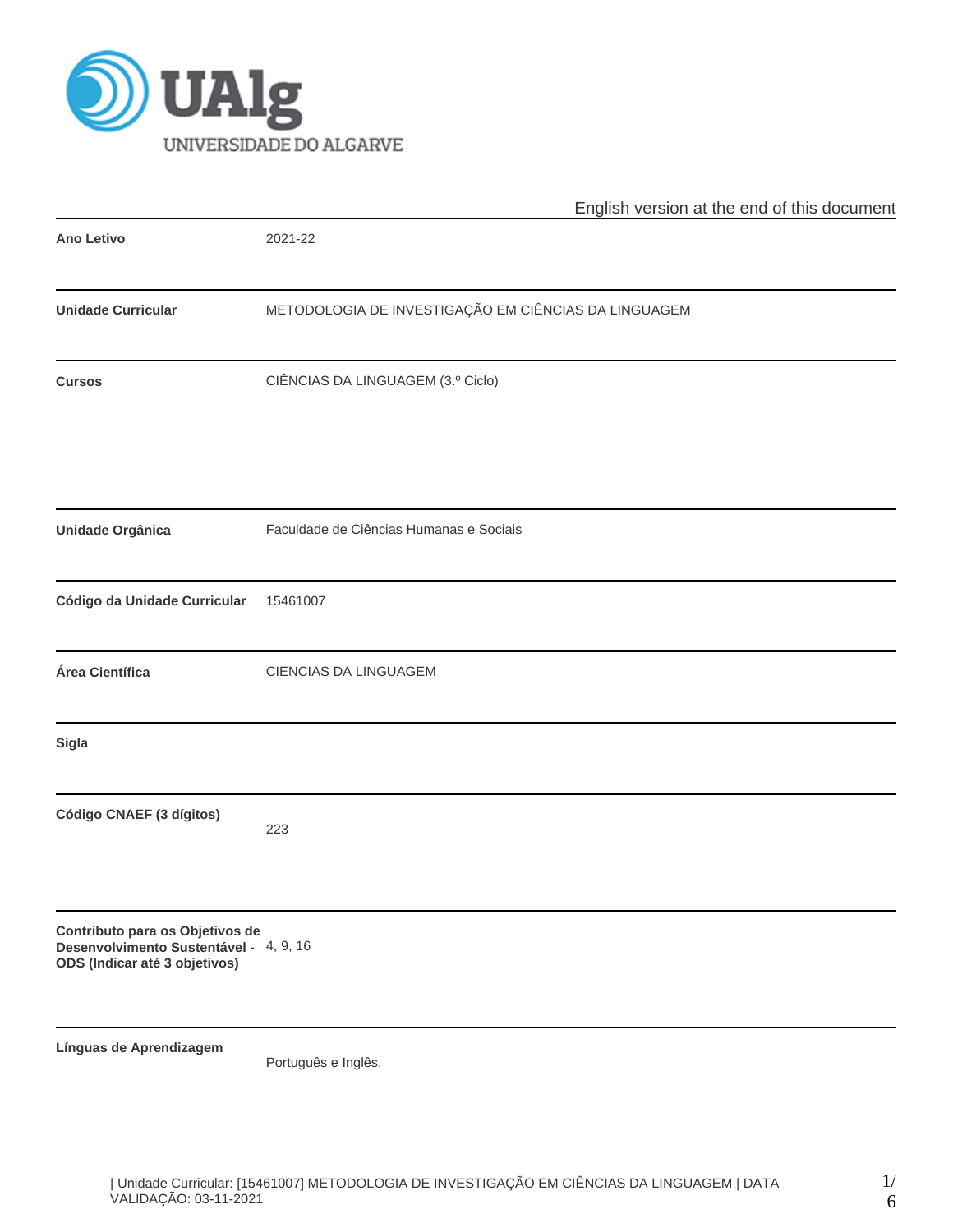

**Modalidade de ensino**

Presencial

**Docente Responsável** Jorge Manuel Evangelista Baptista

| <b>DOCENTE</b>                    | <b>TIPO DE AULA</b> | <b>TURMAS</b>     | <b>TOTAL HORAS DE CONTACTO (*)</b> |
|-----------------------------------|---------------------|-------------------|------------------------------------|
| Jorge Manuel Evangelista Baptista | א ידר               | $C4 \cdot \cap T$ | 28S:                               |

\* Para turmas lecionadas conjuntamente, apenas é contabilizada a carga horária de uma delas.

| <b>ANO</b> | <b>PERIODO DE FUNCIONAMENTO*</b> | <b>HORAS DE CONTACTO</b> | <b>HORAS TOTAIS DE TRABALHO</b> | <b>ECTS</b> |
|------------|----------------------------------|--------------------------|---------------------------------|-------------|
| $-40$      | ັ                                | 28S; 7OT                 | 280                             |             |

\* A-Anual;S-Semestral;Q-Quadrimestral;T-Trimestral

# **Precedências**

Sem precedências

#### **Conhecimentos Prévios recomendados**

não se aplica

## **Objetivos de aprendizagem (conhecimentos, aptidões e competências)**

São objetivos desta UC fornecer aos estudantes o domínio da linguagem, dos métodos e dos instrumentos utilizados nos processos de conceção, planeamento e desenvolvimento de projetos de investigação nas Ciências da Linguagem; utilizar, de modo autópnomo, íntegro e responsável diversas fontes de informação que permitam melhor compreender, descrever e justificar a investigação; desenvolver processos sistemáticos de pesquisa e de integração de conhecimentos para solucionar problemas de investigação; ser capaz de criar/adaptar e validar instrumentos de investigação adequados aos fenómenos em estudo; elaborar uma proposta de projeto de investigação respeitando as exigências impostas pelos padrões de qualidade e integridade académicas; produzir discurso correto e adequado na comunicação científica a audiências diversificadas; refletir sobre as implicações e responsabilidades éticas e sociais das soluções encontradas e dos juízos emitidos.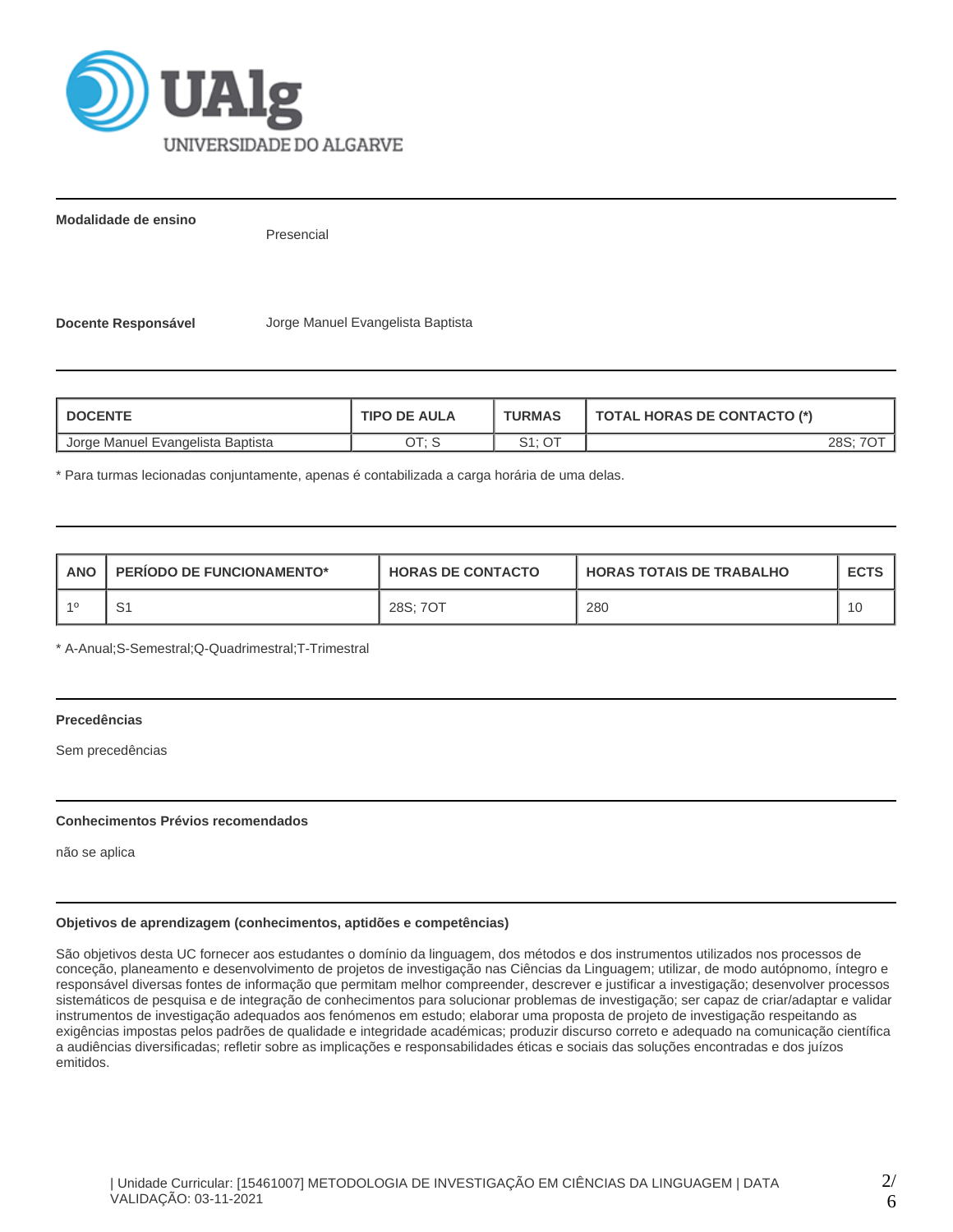

#### **Conteúdos programáticos**

Serão abordadas diferentes perspectivas teóricas sobre a natureza e o processo de investigação em ciências da linguagem, designadamente: paradigmas de investigação quantitativos, qualitativos e mistos; instrumentos e métodos de investigação quantitativa e qualitativa: planeamento, construção e aplicação; Fases de um projeto de investigação; ética e deontologia na investigação em Ciências da linguagem.

#### **Metodologias de ensino (avaliação incluída)**

A classificação final decorrerá do somatório das pontuações atribuídas ao desempenho dos estudantes nas seguintes tarefas: revisão de literatura publicada sobre metodologias de investigação e respectiva apresentação oral de um tópico de investigção, preferencialmente o tópico da sua futura tese; elaboração escrita e defesa oral de uma proposta de projeto de investigação, com planificção das etapas, seu encadeamento, objetivos e metas a atingir em cada uma.

#### **Bibliografia principal**

Bickman, L. & Rog, D. J. (Eds.).(1998). Handbook of applied social research methods. Thousand Oaks, CA: Sage.

Denzin, N. & Lincoln, Y. (1994). Handbook of Qualitative Research. Newbury Park: Sage.

Dornyei, Z. (2007). Research Methods in Applied Linguistics: Quantitative, Qualitative, and Mixed Methodologies. Oxford: O.U.P

Macaulay, M. (2006) Surviving Linguistics: A Guide for Graduate Students. Somerville, MA: Cascadilla Press.

Miles, M. & Huberman, A. (1994). Qualitative Data Analysis. Thousand Oaks: Sage.

Podesva, R. & Sharma, D. (2013) Research Methods in Linguistics. Cambridge: C.U.P.

Sales, B. D., & Folkman, S. (Eds.).(2000). Ethics in research with human participants. Washington, DC: American Psychological Association.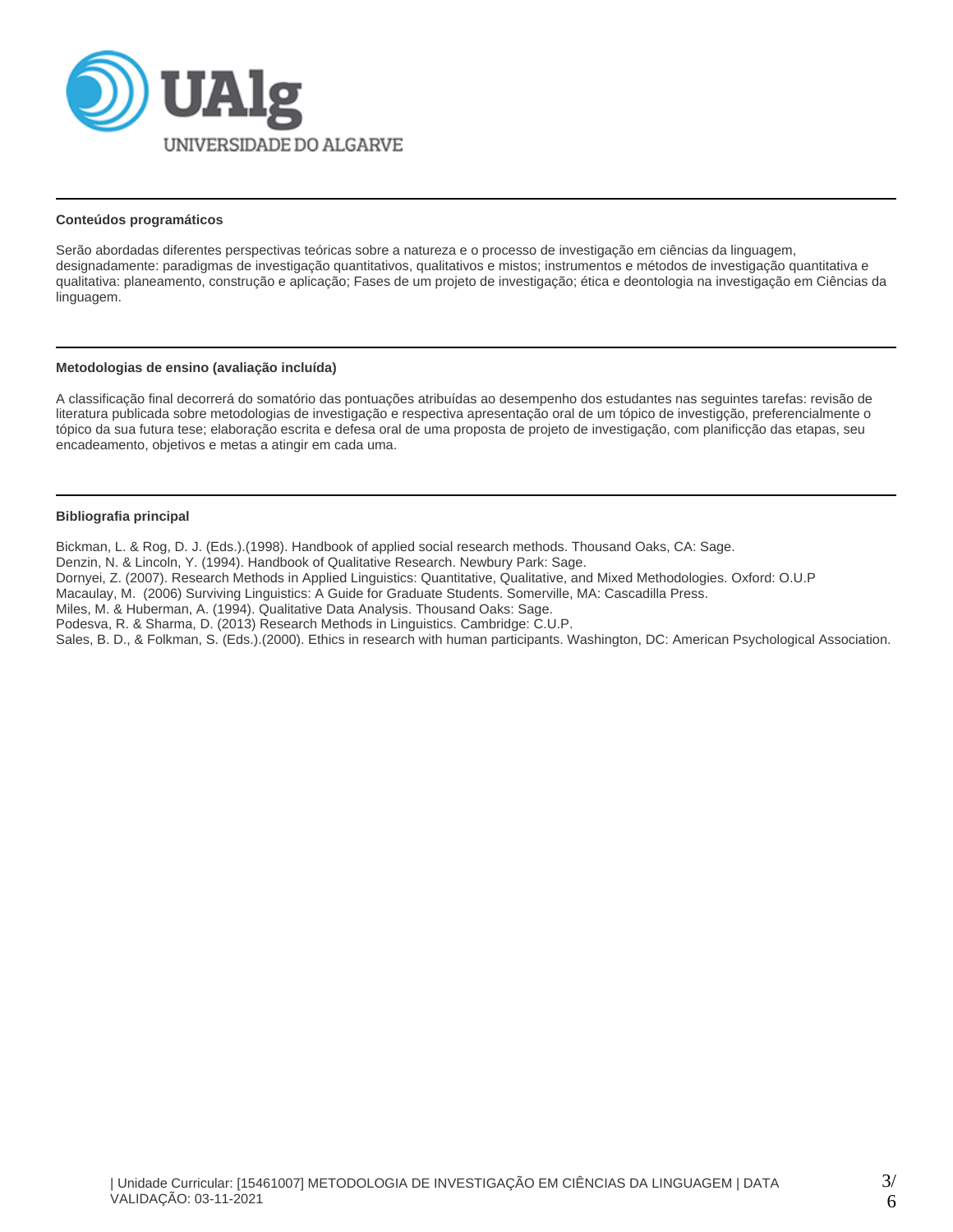

| <b>Academic Year</b>                                                                                   | 2021-22                                   |  |  |  |  |  |
|--------------------------------------------------------------------------------------------------------|-------------------------------------------|--|--|--|--|--|
| <b>Course unit</b>                                                                                     | Research Methods in Language Sciences     |  |  |  |  |  |
| <b>Courses</b>                                                                                         | <b>LANGUAGE SCIENCES</b><br>Common Branch |  |  |  |  |  |
| <b>Faculty / School</b>                                                                                | FACULTY OF HUMAN AND SOCIAL SCIENCES      |  |  |  |  |  |
| <b>Main Scientific Area</b>                                                                            |                                           |  |  |  |  |  |
| Acronym                                                                                                |                                           |  |  |  |  |  |
| <b>CNAEF</b> code (3 digits)                                                                           | 223                                       |  |  |  |  |  |
| <b>Contribution to Sustainable</b><br><b>Development Goals - SGD</b><br>(Designate up to 3 objectives) | 4, 9, 16                                  |  |  |  |  |  |
| Language of instruction                                                                                | Portuguese and English.                   |  |  |  |  |  |
| <b>Teaching/Learning modality</b>                                                                      | Face-to-face                              |  |  |  |  |  |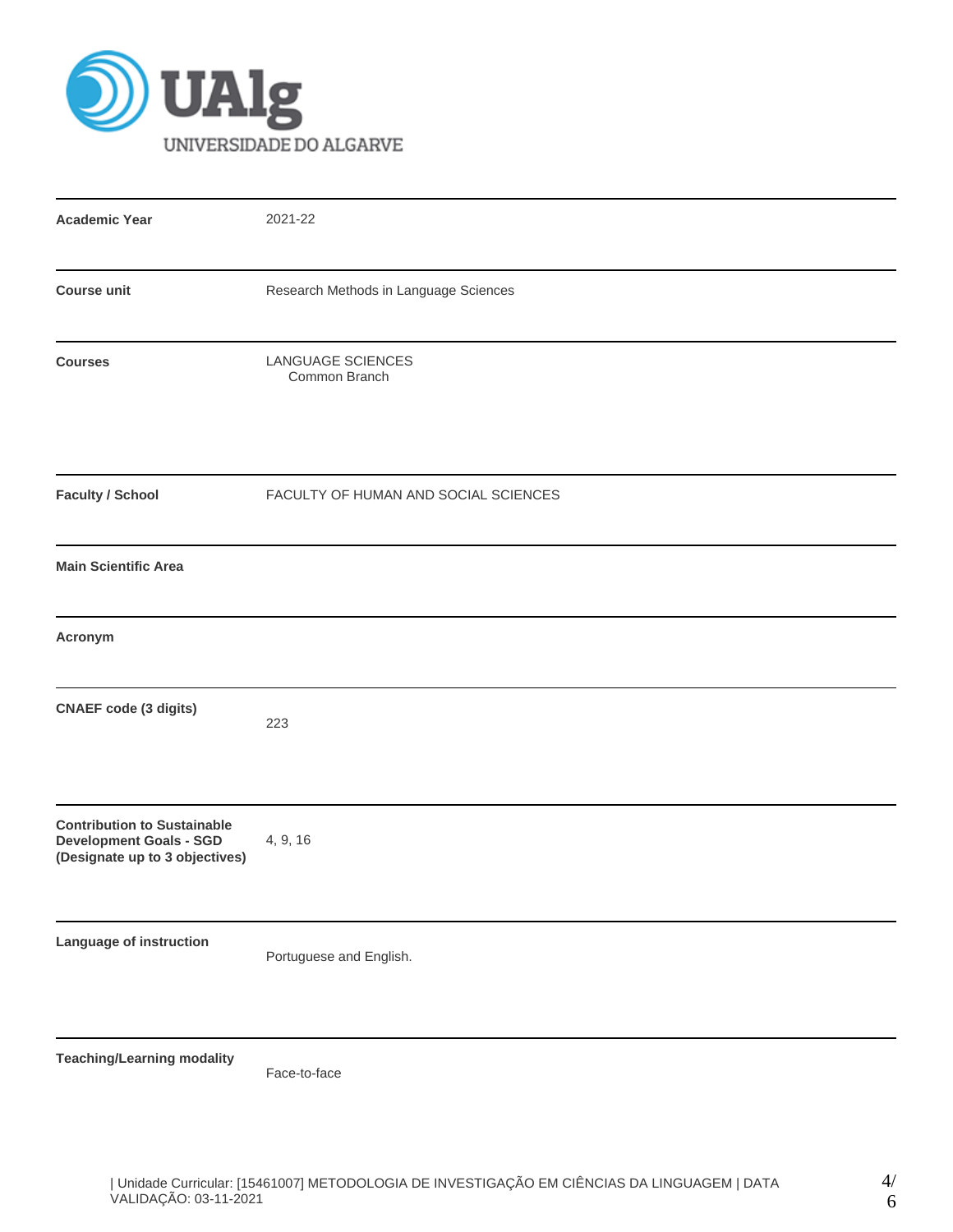

**Coordinating teacher** Jorge Manuel Evangelista Baptista

| Teaching staff                    | <b>Type</b> | <b>Classes</b> | Hours (*' |  |
|-----------------------------------|-------------|----------------|-----------|--|
| Uorge Manuel Evangelista Baptista | ∩т. с       | 0.4.07         | າດຕ.      |  |
|                                   | ◡           | ت              | ∠ం౨       |  |

\* For classes taught jointly, it is only accounted the workload of one.

| Cont |    | TD. |    | <u>те</u> |    |    | <b>otal</b> |
|------|----|-----|----|-----------|----|----|-------------|
|      | ıC |     | ΠС | IЮ        | ШC | ΙЮ | 000         |

T - Theoretical; TP - Theoretical and practical ; PL - Practical and laboratorial; TC - Field Work; S - Seminar; E - Training; OT - Tutorial; O - Other

#### **Pre-requisites**

no pre-requisites

#### **Prior knowledge and skills**

not applicable

# **The students intended learning outcomes (knowledge, skills and competences)**

The objectives of this UC are to provide students with a command of the language, methods and instruments used in the conception, planning and development processes of research projects in Language Sciences; to use, in an autonomous, integral and responsible way, different sources of information that allow a better understanding, description and justification of the research; to develop systematic research and knowledge integration processes in order to solve research problems; be able to create/adapt and validate research instruments appropriate to the phenomena under study; prepare a research project proposal respecting the requirements imposed by the standards of quality and academic integrity; produce correct and appropriate speech in scientific communication to diverse audiences; reflect on the implications and ethical and social responsibilities of the solutions found and the judgments issued.

## **Syllabus**

Different theoretical perspectives on the nature and process of research in language sciences will be addressed, namely: quantitative, qualitative and mixed research paradigms; quantitative and qualitative research tools and methods: planning, construction and application; Stages of a research project; ethics and deontology in research in language sciences.